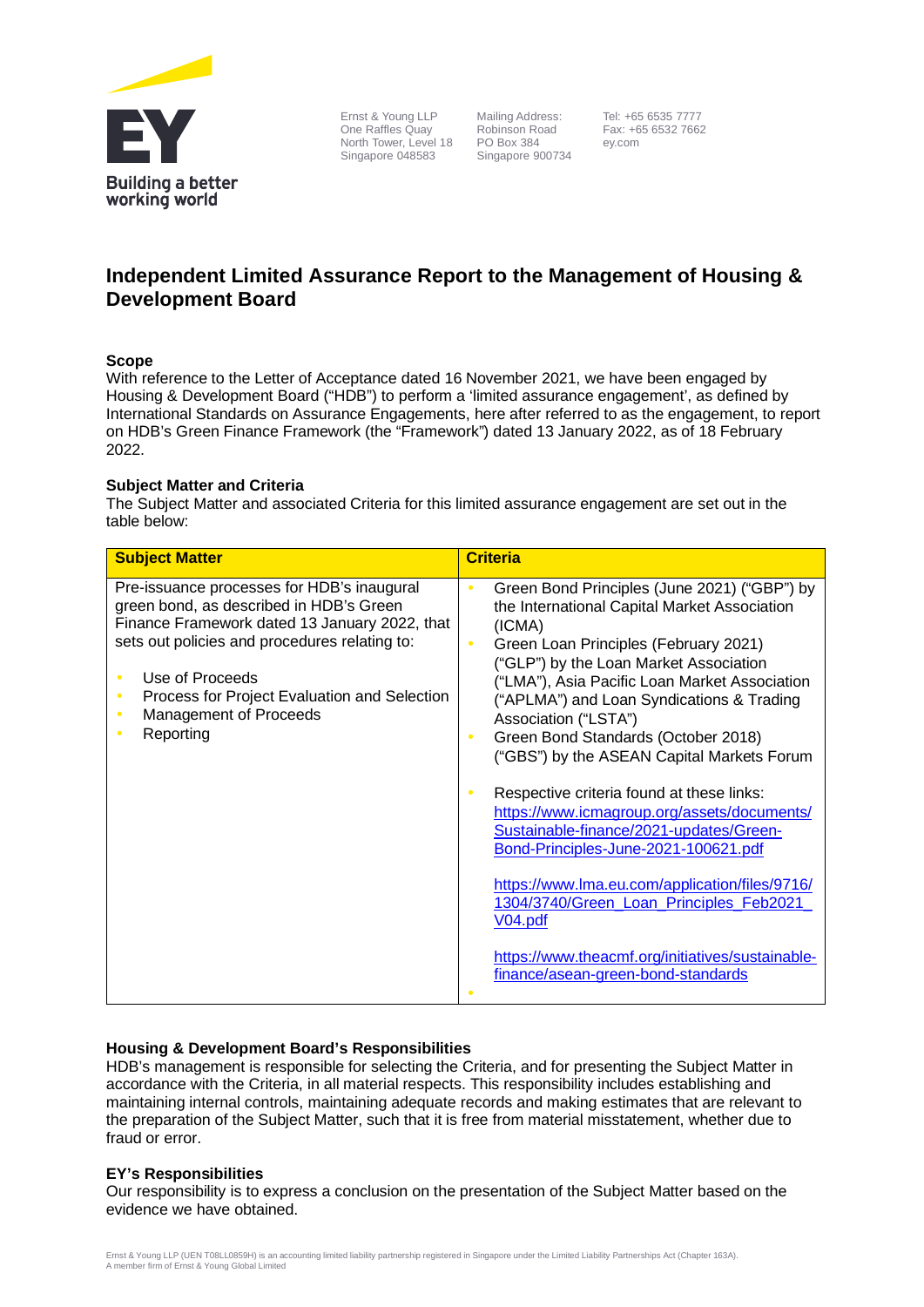

We conducted our engagement in accordance with the International Standard for Assurance Engagements Other Than Audits or Reviews of Historical Financial Information (ISAE 3000), and the terms of reference for this engagement as agreed with HDB on 16 November 2021. Those standards require that we plan and perform our engagement to obtain limited assurance about whether, in all material respects, the Subject Matter is presented in accordance with the Criteria, and to issue a report. The nature, timing, and extent of the procedures selected depend on our judgment, including an assessment of the risk of material misstatement, whether due to fraud or error.

We believe that the evidence obtained is sufficient and appropriate to provide a basis for our limited assurance conclusions.

### **Our Independence and Quality Control**

We have maintained our independence and confirm that we have met the requirements of the Accounting and Corporate Regulatory Authority (ACRA) Code of Professional Conduct and Ethics for Public Accountants and Accounting Entities (ACRA Code), which is founded on fundamental principles of integrity, objectivity, professional competence and due care, confidentiality and professional behaviour. We confirm that we have the required competencies and experience to conduct this assurance engagement.

EY also applies Singapore Standard on Quality Control 1 of the Institute of Singapore Chartered Accountants and accordingly maintains a comprehensive system of quality control including documented policies and procedures regarding compliance with ethical requirements, professional standards and applicable legal and regulatory requirements.

### **Description of procedures performed**

Procedures performed in a limited assurance engagement vary in nature and timing from, and are less in extent than for, a reasonable assurance engagement. Consequently, the level of assurance obtained in a limited assurance engagement is substantially lower than the assurance that would have been obtained had a reasonable assurance engagement been performed. Our procedures were designed to obtain a limited level of assurance on which to base our conclusion and do not provide all the evidence that would be required to provide a reasonable level of assurance.

Although we considered the effectiveness of management's internal controls when determining the nature and extent of our procedures, our assurance engagement was not designed to provide assurance on internal controls. Our procedures did not include testing controls or performing procedures relating to checking aggregation or calculation of data within IT systems.

A limited assurance engagement consists of making enquiries, primarily of persons responsible for preparing the Subject Matter and related information, and applying analytical and other appropriate procedures.

Our assurance procedures performed included:

- Reviewing HDB's Green Finance Framework to understand policies and procedures, and in assessing alignment with requirements of GBP, GLP and GBS
- Inquiries through virtual interviews with selected management and team members from HDB to understand the key issues in relation to the Framework dated 13 January 2022, and its relevant policies and procedures on use of proceeds, project evaluation and selection, management of proceeds, information disclosure and reporting
- Seeking HDB's management representation on the Subject Matter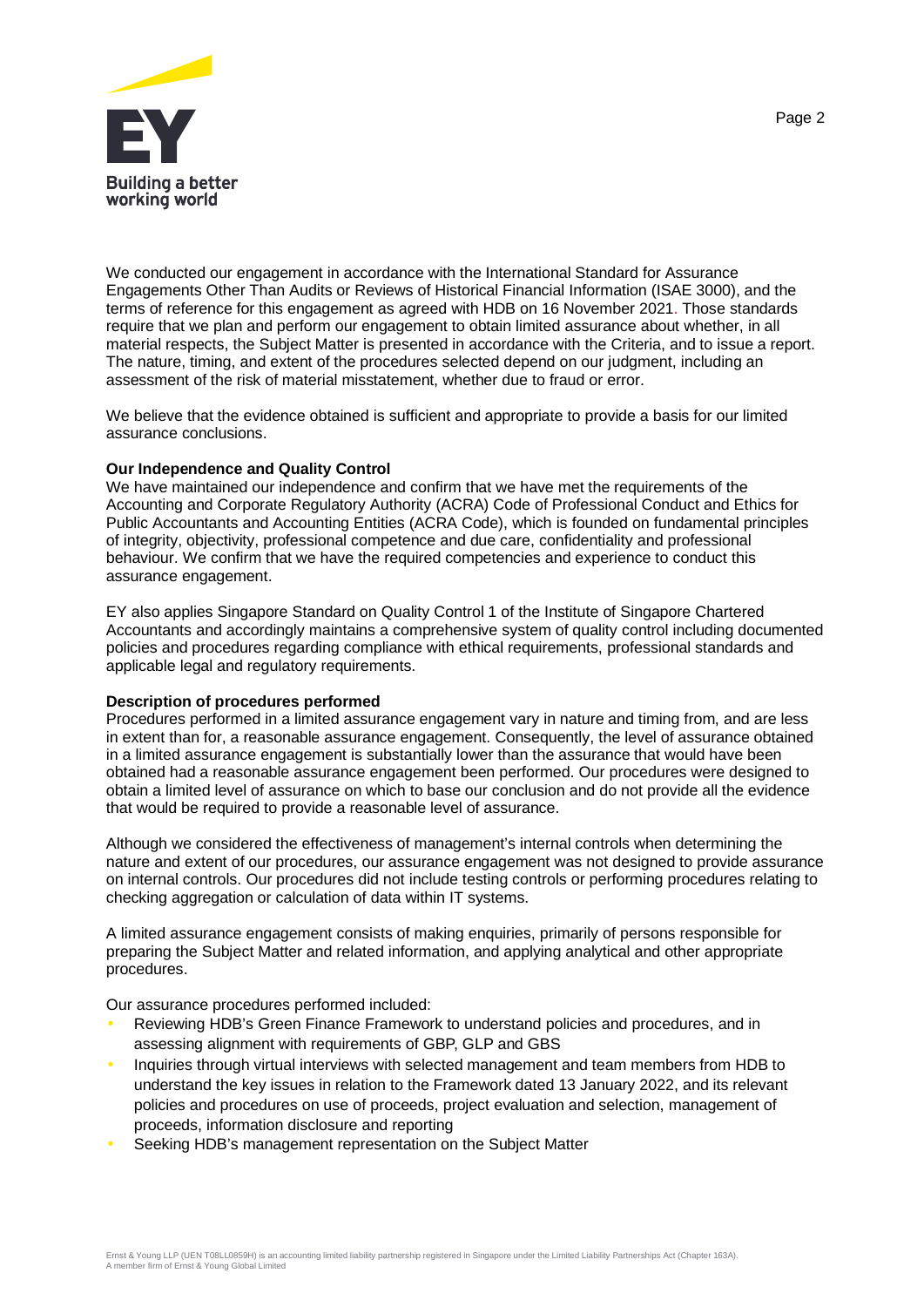

We also performed such other procedures as we considered necessary in the circumstances.

### **Observations from procedures performed**

The following observations which do not affect our conclusions expressed below, were identified in the execution of our procedures:

# Use of Proceeds

- Proceeds from Green Finance Transactions ("GFTs") are intended to be used for financing and refinancing purposes.
- Proceeds are intended to be allocated to the development of new residential and non-residential HDB projects which are planned to achieve the BCA Green Mark certification of Gold Plus or above, and which commences (i) during the 24 months prior to the relevant issue date of a green bond / loan; or (ii) after the issue date of a green bond / loan.
- The use of the proceeds of this GFT aligns with the GBP, GLP and GBS eligible green project categories.

# Process for Project Evaluation and Selection

- HDB's Green Finance Framework outlines the environmental objectives of its GFTs, eligibility criteria for determining green projects and the process for project selection and evaluation.
- While not specific to the Eligible Green Projects identified, where required, as part of HDB's planning and development process, HDB conducts in-depth environmental studies to assess and manage the expected impact of development on the natural and built environment. This is communicated under "Section 3. Commitment to Sustainability" of the Green Finance Framework.

# Management of Proceeds

- HDB has implemented processes to manage initial funds received from GFTs and to monitor the ongoing use of proceeds. These processes include:
	- Allocating proceeds through an internal register to designate proceeds to eligible nominated green projects on a portfolio basis
	- Periodic monitoring of proceeds
- Unallocated proceeds will be managed according to HDB's cash management process as described within the Framework, and will be disclosed as part of HDB's post-issuance reporting.

### Reporting

- HDB will report on the Use of Proceeds of its GFTs on an annual basis, or when there are material developments, until full allocation of proceeds. The report will include allocated and unallocated amounts, share of financing or refinancing of projects, a list of the eligible green projects, and relevant environmental performance.
- The allocation and impact report will be on a portfolio basis.
- HDB has committed to seeking independent post-issuance assurance on its annual green finance report.